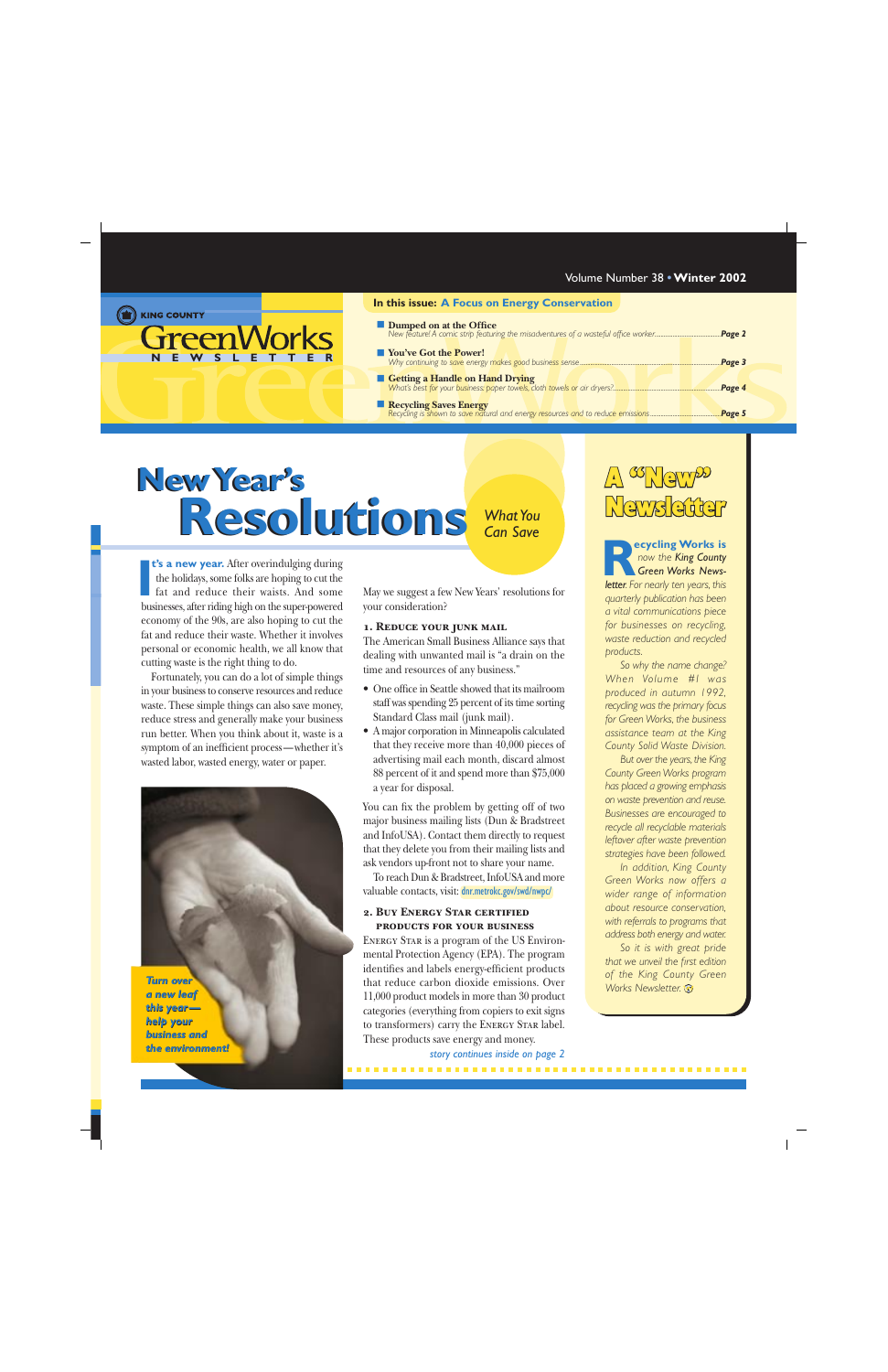### <span id="page-1-0"></span>Fun Facts *What You Can Save*

#### **Reduce your junk mail**

*• A Minneapolis office of a major corporation disposes of more than 68 tons of unwanted mail every year. That's about the same weight as 20 elephants.*

#### **Buy ENERGY STAR products for your office**

- *• When you need to buy new computers, look for the ENERGY STAR label. ENERGY STAR certified computers produce less carbon emissions during operation. Emission savings from six of these computers is equal to taking a single car off the road for one year.*
- *• For every 1,000 ENERGY STAR computer monitors in use, organizations save about \$20,000 — and enough electricity to power 230 homes for one month.*

#### **Use efficient lighting**

- *• That incandescent desk lamp turns only about 10 percent of its electricity into light. That's why it's too hot to touch, since 90 percent of the bulb's energy escapes as heat.*
- *• If you think that's hot, check out the halogen floor lamp in your office lobby. It warms up to between 700 and 1,100*° *F, hot enough to fry an egg in 3–5 minutes. ENERGY STAR bulbs burn cooler and are 75 percent more energy efficient.*

#### **Save water**

*• If every business in the lodging industry alone cut water use by 30 percent, we could save 32 billion gallons annually—enough to supply 250,000 average sized households. (Seattle has 270,500).*

## **New Year's New Year's Resolutions Resolutions**

#### *continued from front page*

For instance, Energy Star labeled copiers automatically turn off after a period of inactivity, reducing a copier's annual electricity costs by over 60 percent. And that's not all. You can reduce paper costs by choosing a high-speed copier preset to automatically make double-sided copies.

And think of all of those computer monitors that stay on even when everyone's in a meeting. Use the power management features on your monitors to save money and energy. EPA even offers free software to help your business take advantage of these power-saving features. You can download the software at **yosemitel.epa.gov/estar/** [consumers.nsf/content/powersoftware.htm](http://yosemite1.epa.gov/estar/consumers.nsf/content/powersoftware.htm)

So, when purchasing new equipment, look for the ENERGY STAR label, and check out [www.energystar.gov](http://www.energystar.gov) for information on tools to make your business more energy-efficient.

#### **3. Use energy efficient lighting**

With today's high energy costs, it makes sense to be efficient. And if you're a small business, interior lighting may account for up to 60 percent of your energy bill.

Consider installing Energy Star certified bulbs. For other specific tips, please see "Replace your lights" in the "You've Got the Power" article on page 3.

Check with your power utility—Seattle City Light or Puget Sound Energy. Both offer free assistance and significant rebates on lighting that conserves energy.

#### **4. Save water**

Perhaps you remember learning in school that just three percent of the Earth's water is fresh. But what does that mean to your business?

Fresh water is a finite resource that requires everyone's care, from the corporate bathroom to the sprinkler on your grounds to the washing system on your assembly line. No matter what your business, there are steps you can take to help make that three percent work for all of us.

Most water conservation measures don't cost any money, and can save big on water, energy and cash. Take a look around your business and see where you're using water and how you might conserve. Check with your water utility as well many utilities offer free conservation assistance.

When it's time to buy new toilets, replace faucets or install new landscaping, you can really make a difference.

- Install efficient showerheads, faucet aerators in sinks and low-flow toilets.
- For landscaping, minimize the amount of turf and use native plants that require less water.
- Use drip or low-flow irrigation systems and incorporate automatic timers.

Many utilities will help you cover the costs of replacing water-wasting fixtures. Right now, local water utilities are offering \$60 to \$120 per fixture for water efficient toilets and urinals, rebates from \$200–\$1,000 to replace water-cooled commercial ice machines with air-cooled machines, and up to 50 percent off qualifying irrigation systems. Go to **[www.savingwater.org](http://www.savingwater.org)** for more information.

### **Dumped on at the Office**

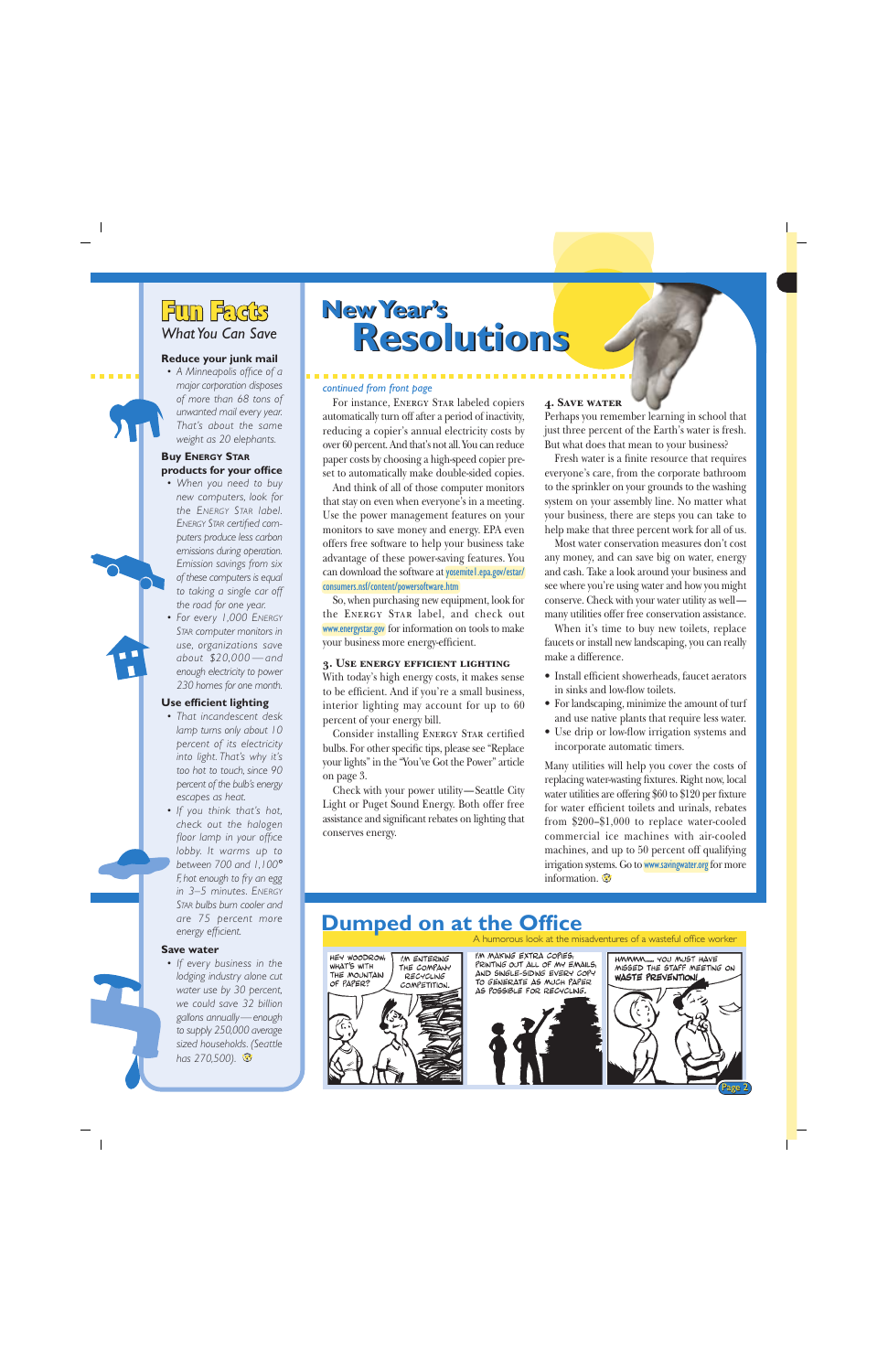<span id="page-2-0"></span>*<u>Energy Conservation Update</u>* 

## You' **You've Power!** Contact the

**ow that the energy crisis of** 2000 is seemingly over, the Northwest business community may be tempted to relax. But as the saying goes, "It ain't over 'til the fat lady sings," or at least until her microphone cuts out during a power brownout. **Now that the energy crisis of** and on. Sure, some of these items need to 2000 is seemingly over, the be powered up all day long, but not everything needs to be on 24/7.<br>
Those nighttime skyline postcards are

As demand continues to increase, energy conservation should be the first line of defense. And it's good for business. Energy conservation not only saves money, it also saves resources so that industry can operate full-throttle during times of peak demand.

Equally as important, it protects the environment by limiting fossil fuel emissions from electric plants. In Washington, 85% of all emissions that cause global warming come from electricity and transportation.

In the Northwest, where hydroelectric power is prevalent, energy conservation measures keep water behind the dams for salmon restoration, irrigation and generation of power in times of drought.

With the cold of winter upon us, your business can fire up some conservation programs that will help reduce demand on regional energy sources.

Think about all of the office equipment sucking electricity right now. There are lights, computers, the coffee machine, copiers, the space heater

> under your colleague's  $d e s k$ the list goes o n

be powered up all day long, but not everything needs to be on 24/7.

Those nighttime skyline postcards are beautiful, but they show just how much electricity is being wasted in offices overnight. A property manager recently surveying a building found 30 percent of the electricity was consumed between 10:00 p.m. and 6:00 a.m. when the site was completely vacant!

From wearing a sweater instead of turning up the heat, to running the break room dishwasher only when it's full, energy conservation is a monumentally important task with simple, everyday steps that can conserve resources, lower your overhead and make a real difference.

#### **Turn it off when not in use**

- When you leave your workspace, power down—your computer, your radio, your lights, everything. If you're the last one to leave the office, take a few moments to turn off the lights and copier.
- If you have a seldom-used room, consider installing a motion-sensitive switch. By purchasing switches that start at less than \$20, you can significantly cut waste. If your co-workers only drink coffee in the morning, a timer that shuts the machine down after 11:00 a.m. would be useful.

#### **Replace your lights**

• If incandescent bulbs, halogen lamps or other high-energy lamps light your space, consider installing fluorescent lights. They use a fraction of the energy needed for other lamps, putting out an equivalent amount of lumens for about 75 percent less wattage. If budget is a concern, buy compact fluorescent lamps that fit into standard screw-in fixtures, and

> save the cost of rewiring your space.

> > m mm

# Experts

*Plug into information on energy conservation*

#### **Energy Efficiency Consulting**

Puget Sound Energy [www.pse.com](http://www.pse.com) 800-562-1482

Available to large-load customers to help identify and implement energyefficient opportunities in new and existing facilities.

#### **Business Conservation Programs** Seattle City Light

[www.energysmartservices.com](http://www.energysmartservices.com) 206-684-3254

A range of technical assistance and financial incentives for medium and large commercial and industrial customers are offered through the Energy Smart Services Program.

#### **ENERGY STAR**

U.S. Environmental Protection Agency [www.energystar.gov](http://www.energystar.gov) 888-STAR-YES

ENERGY STAR provides information on products and practices that save energy for businesses of all sizes, schools, churches and government—even kids! The website has product listings, program partners listings and energy-efficiency benchmarking for buildings.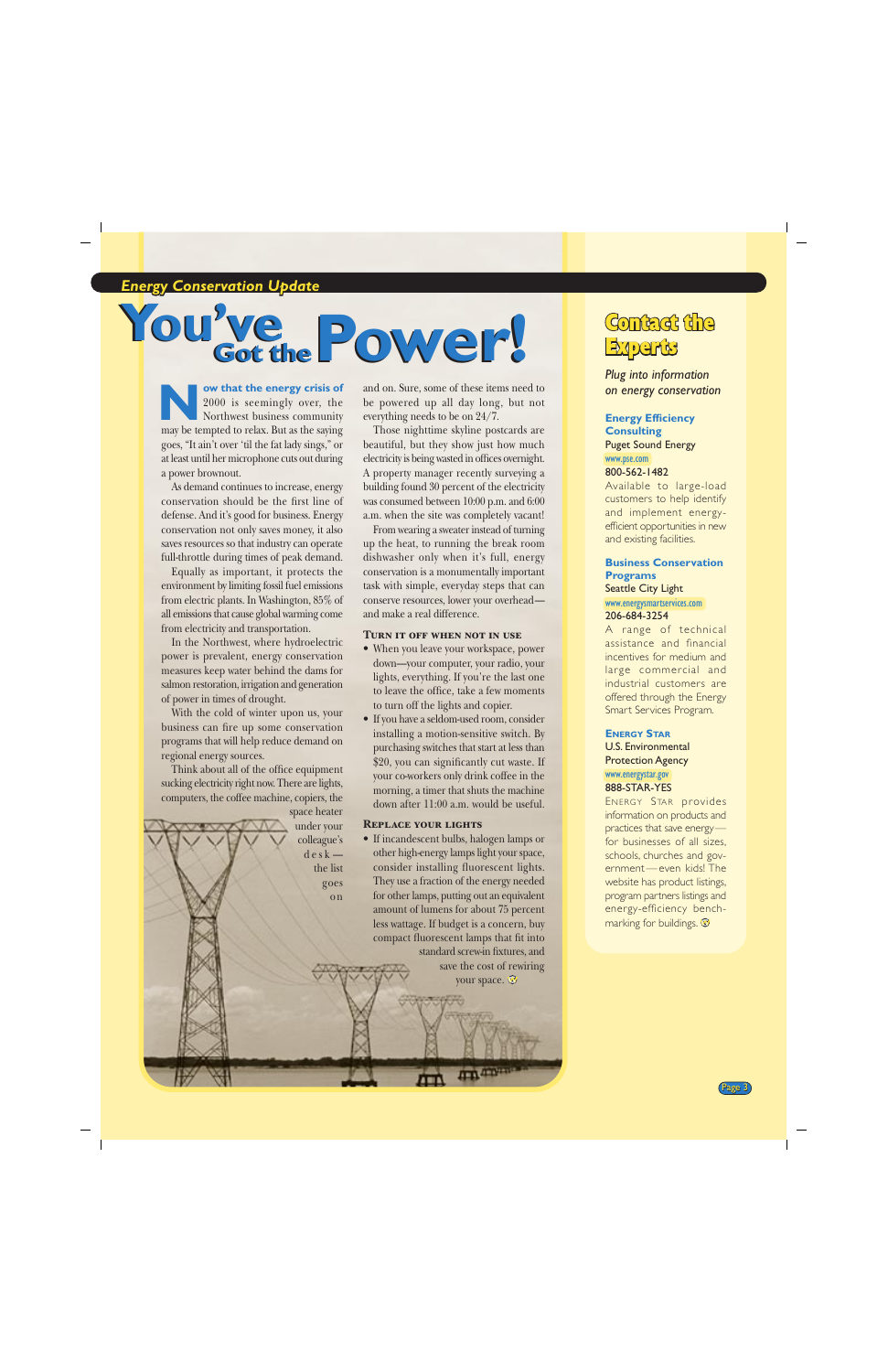# <span id="page-3-0"></span>**Getting a Handle Getting a Handle on Hand Drying on Hand Drying**

*Quick! Do you grab Quick! Do you grab a paper towel, a cloth towel or head a paper towel, acloth towel or head to the air dryer? to the air dryer?*

**ome waste reduction issues suggest** obvious solutions. But when it comes to hand drying, it's not so "cut-and-dried." Should you use air dryers to save paper, or paper<br>
Should you use air dryers to save paper, or paper towels to save energy, or hand-cranked cloth towels that save paper and energy, but require water and detergent for laundering?

There are no easy answers, but knowing the facts can help businesses make the best decisions. Below are three important considerations.

1. Paper towels are often the largest single component of an office building's total solid waste. Thus, from the perspective of solid waste reduction, air dryers are a good choice.

2. Automated units, whether they are air dryers or paper dispensers, are always a better environmental choice since they limit the amount of electricity or paper dispensed to a user. Units with motion sensors also control contamination since users don't actually touch anything. Both features cost more initially, but eventually pay for themselves in paper or energy savings.

3. If you use a paper dispenser, check with your supplier to ensure that you're getting recycled paper that is processed chlorine free. You will be supporting your office's paper recycling program by purchasing recycled-content paper towels. And if the paper is manufactured without chlorine bleach, it won't contribute to the release of dioxins into the air and water.

Some janitorial companies offer analysis of usage patterns to help their business customers make better decisions. Besides environmental concerns such as energy use and paper waste, four additional factors should be considered: image; cost; ease of maintenance for owners; and ease of use by customers.

These factors can change by business type. For instance, air dryers are relatively expensive to purchase, but cost-efficient for high-traffic businesses such as theaters, malls, schools or sports stadiums. Paper or cloth dispensers may make sense for some smaller businesses.

#### **Here are the choices:**

#### 1. Air dryer

- **Pros:** Minimal electricity use, especially if motion-sensor activated; no paper waste or litter; "high-end" image
- **Cons:** Relatively high purchase cost; noisy; less convenient for users; unsanitary if not used correctly

A new air dryer (XLerator) has recently been developed by Excel Dryer, Inc. that claims to draw only 1,500 watts, instead of the usual 2,200. Although noisier than a conventional air dryer, it is reported to dry hands in less time (12-15 seconds versus 30-45 seconds).

#### 2. Pull-down or allocated paper rolls

- **Pros:** Easy to use; neat; offers allocated amount to limit waste
- **Cons:** Paper waste and litter; limited paperproduct availability; environmental impacts from production of paper

#### 3. Hand-cranked paper rolls

- **Pros:** Controls amounts dispensed by requiring user effort; good user familiarity; low maintenance; dispensers are often free
- **Cons:** Paper waste and litter; mechanism jamming; poor image; lever contamination; environmental impacts from production of paper

#### 4. Multi-fold or "c-fold" paper dispensers

**Pros:** Familiar to users; easy to use

**Cons:** Often wasteful since users may take multiple sheets; environmental impacts from production of paper

#### 5. Cloth dispensers

- **Pros:** No waste except via laundering; quick and easy to use
- **Cons:** More expensive (for purchase and regular maintenance and laundering) than the other options; prone to jamming; poor image; cross-contamination potential  $\odot$



**According to King County Executive** Ron Sims, the County's Cedar Hills Landfill will be the region's newest power source by 2003. County leaders have put a program in motion that will singlehandedly improve the environment, bolster the quality of living and could even serve as a

source of revenue. As the garbage at the landfill decomposes, it produces gases including carbon dioxide and methane. Presently this byproduct is disposed of through a highenergy flame. But that will soon change.

*King County plans to harness landfill gases to create energy*

The County is searching for a

private company to purchase the landfill gas and use it to produce energy. It is estimated the gas escaping from the landfill can generate 22 to 26 megawatts of electricity, enough to power 60,000 homes.

Similar projects around the United States channel landfill gas energy for a variety of purposes including lighting households and powering pharmaceutical plants. At completion, Cedar Hills will support the fourth largest landfill gas to energy project in the nation.

After processing proposals for the project, King County will hold open houses in Maple Valley and areas surrounding Cedar Hills to inform stakeholders of project particulars.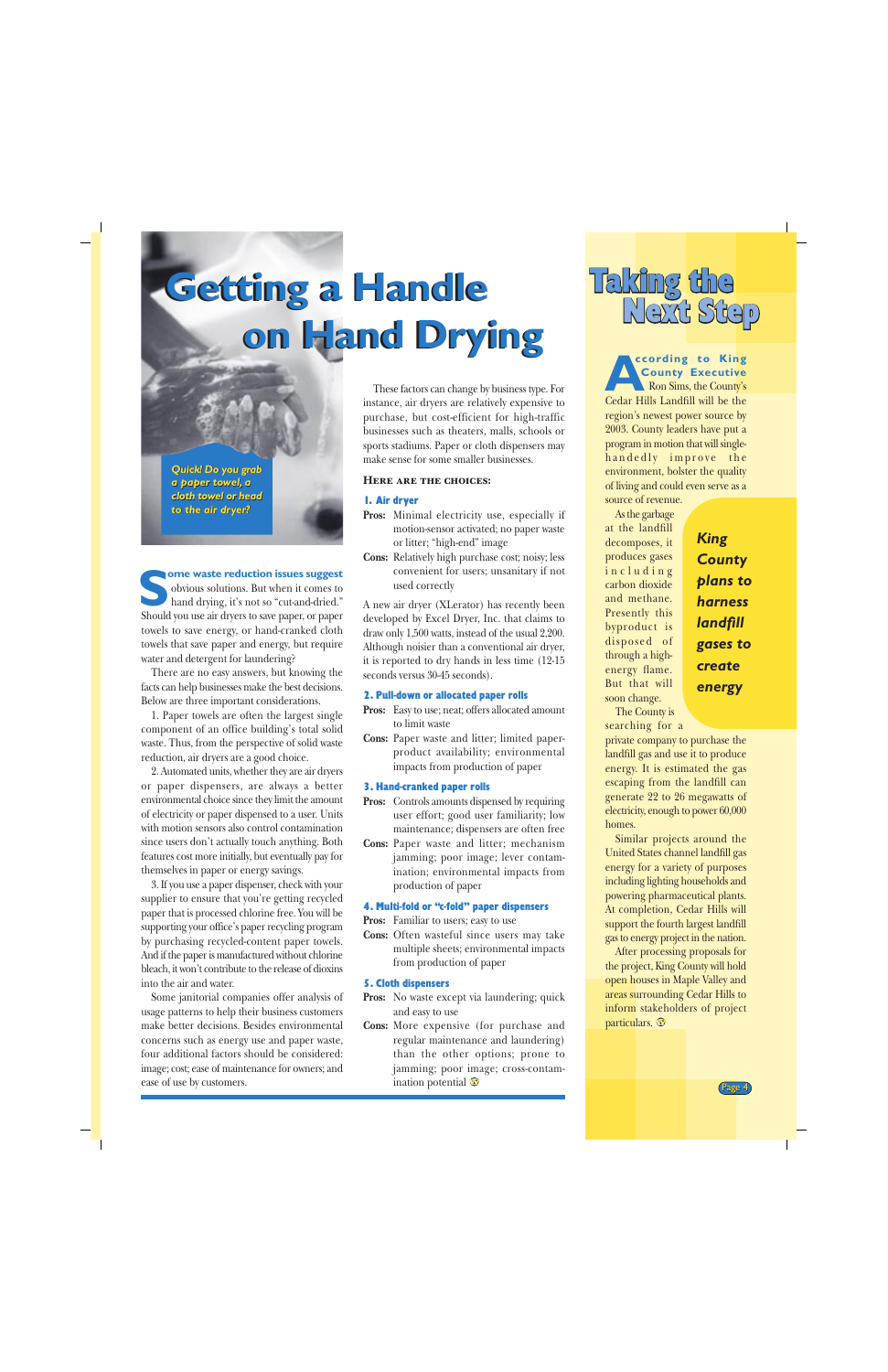# <span id="page-4-0"></span>**Recycling Saves Energy**

**e all know** that recycling saves resources. But energy is also a vital component in manufacturing finished goods. And it takes considerably less energy to make goods from recycled materials, relative to the energy required for initial production from extracted materials. Using less energy

also significantly reduces carbon-dioxide emissions from the manufacturing process. Want to see the facts and figures? Just check out the chart below which documents energy savings and  $CO<sup>2</sup>$ reductions from materials that were recycled in Washington State during the year 2000.  $\odot$ 

| <b>Material</b><br><b>Recycled</b> | Tons<br><b>Recovered</b> | <b>Reduction</b><br>of Energy | <b>BTUs</b> *<br><b>Saved</b> | <b>Barrels of</b><br><b>Oil Saved</b> | <b>Reduction of CO<sup>2</sup> T</b><br><b>Emissions (tons)</b> |
|------------------------------------|--------------------------|-------------------------------|-------------------------------|---------------------------------------|-----------------------------------------------------------------|
| Aluminum                           | 17,945                   | 95%                           | 3,517,220                     | 667,554                               | 247,641                                                         |
| Paper                              | 048,656, ا               | 35%                           | 17,870,256                    | 3,393,472                             | 3,224                                                           |
| Glass                              | 84,062                   | 31%                           | 398,454                       | 75,656                                | 32,784                                                          |
| Ferrous Metals                     | 357,220                  | 61%                           | 5,108,246                     | 986,066                               | 542,974                                                         |
| <b>Plastics</b>                    | 14,623                   | 66%                           | 835,244                       | 158,948                               | 8,319                                                           |
| Total                              |                          |                               | 27,729,420                    | 5,263,696                             | 834,941                                                         |

\* BTU's are British Thermal Units; one BTU is the amount of energy it takes to raise a pound of water by one degree Fahrenheit.  $\dagger$  Carbon dioxide, CO<sup>2</sup>, is regarded as the major greenhouse gas contributing to global warming and climate change.

**STOP** 

*Don't read the answers until you've taken the quiz on the back panel!*

**Q&A Answers 1. False.** *While a screen saver is running, the monitor is still consuming large amounts of energy. Screen savers do not save energy.*

**2. False.** *It is a commonly accepted myth that switching on fluorescent bulbs uses more power than operating them for short periods of time. It does shorten bulb life, however. To balance energy savings and bulb life to save the most money, leave lights on if a room is used frequently (up to every 15 or 20 minutes), but turn them off if you're absent for longer periods of time.*

**3. False.** *Actually Americans throw away enough aluminum to rebuild the nation's entire commercial air fleet every three months.*

**4. True.** *Millions of gallons of used motor oil are being disposed of in garbage cans, sewers, backyards and business sites—practices that contaminate soil and have the potential to contaminate drinking water.*

**5. True.** *Ensuring the efficient use of our limited water resources is a key component to energy conservation.*

**6. False.** *Energy conservation strategies can actually reduce energy costs an average of 30 percent!*

#### **How do you rate?**

**5–6 correct:** *You're a wiz on environmental issues. Make sure to pass your knowledge on to friends and colleagues. Remember to call King County Green Works with your ideas and feedback!*

**3–5 correct:** *You have some basic knowledge, but need more reading. Check out the rest of our King County Green Works web site to find out more, plus discover great web links to other helpful sites.*

**0–2 correct:** *King County Green Works could really help your business. To learn more about ways that King County can help you with technical assistance, information or referrals on business waste prevention, recycling and conservation issues, give us a call at 206-296-8800.*

*For more complete answers to each of these questions, go to* [www.metrokc.gov/greenworks](http://www.metrokc.gov/greenworks)<sup></sup>

### **New Green Works Members**

#### *Distinguished Members*

- Enviro Bright, *Seattle*
- EnviroIssues, *Seattle*
- GGLO, *Seattle*
- Immaculate Window Cleaning, *Seattle*
- Lindblad Expeditions, *Seattle*
- Mithun, *Seattle*

#### *Members*

- Camp Dresser & McKee, *Bellevue*
- CVS.com, *Seattle*
- Four Seasons Cleaners, *Seattle*
- Internet Central, *Seattle*
- Opperman Design, *Seattle*
- The ReStore, *Seattle*
- Visimation, Inc., *Issaquah*

**ED** KING COUNTY **GreenWorks**